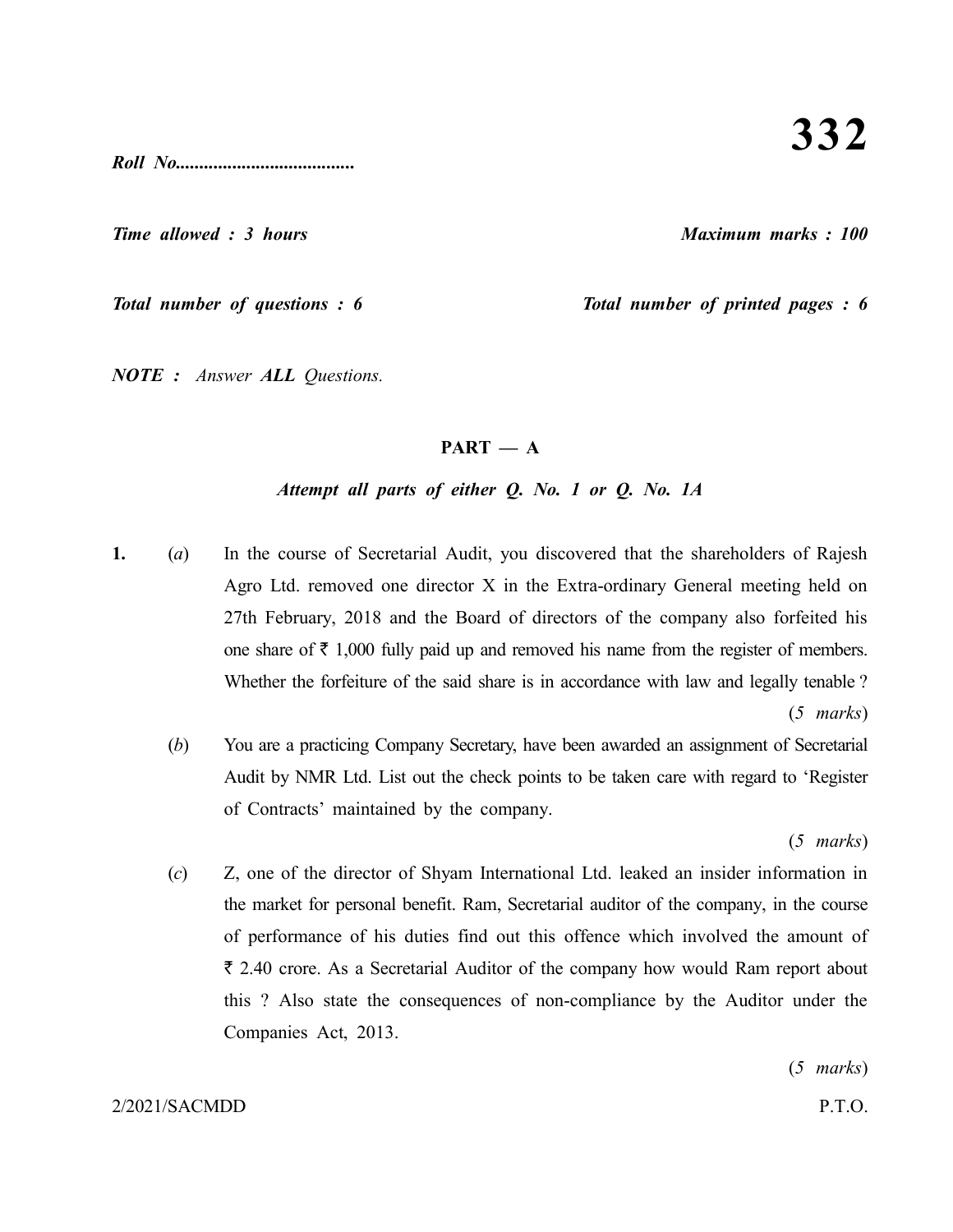(*d*) List out the check points to be observed by Company Secretary while conducting Secretarial Audit with regard to quorum in the meetings of the Board of directors under Secretarial Standard–1.

(*5 marks*)

(*e*) You are appointed as the Secretarial Auditor of Shakti Foods Ltd., a NSE listed company for conducting Secretarial Audit for the financial year 2018-19. During the audit you found that the satisfaction of charges has not been done. Advise the company as to the filing of form for satisfaction of charge and the fees payable for delayed filing of the said form.

(*5 marks*)

## *OR (Alternative Question to Q. No. 1)*

**1A.** (*i*) Jain & Jain Company Ltd., a listed company wants to issue shares under Employees Stock Option under the Companies Act, 2013. For that purpose, the company has to pass a special resolution as required under section  $62(1)(b)$  of the Companies Act, 2013. Discuss what are the disclosures that are to be made in the Explanatory Statement

annexed to the notice for passing special resolution ?

(*5 marks*)

(*ii*) PQR Ltd. wants to declare interim dividend during the financial year 2019-20. The company incurred losses for the first quarter ended 30th June, 2019 of the current year. Can the company declare interim dividend ? What are the check points you should keep in mind as Secretarial Auditor in respect of declaration of dividend ?

(*5 marks*)

#### 2/2021/SACMDD Contd. ........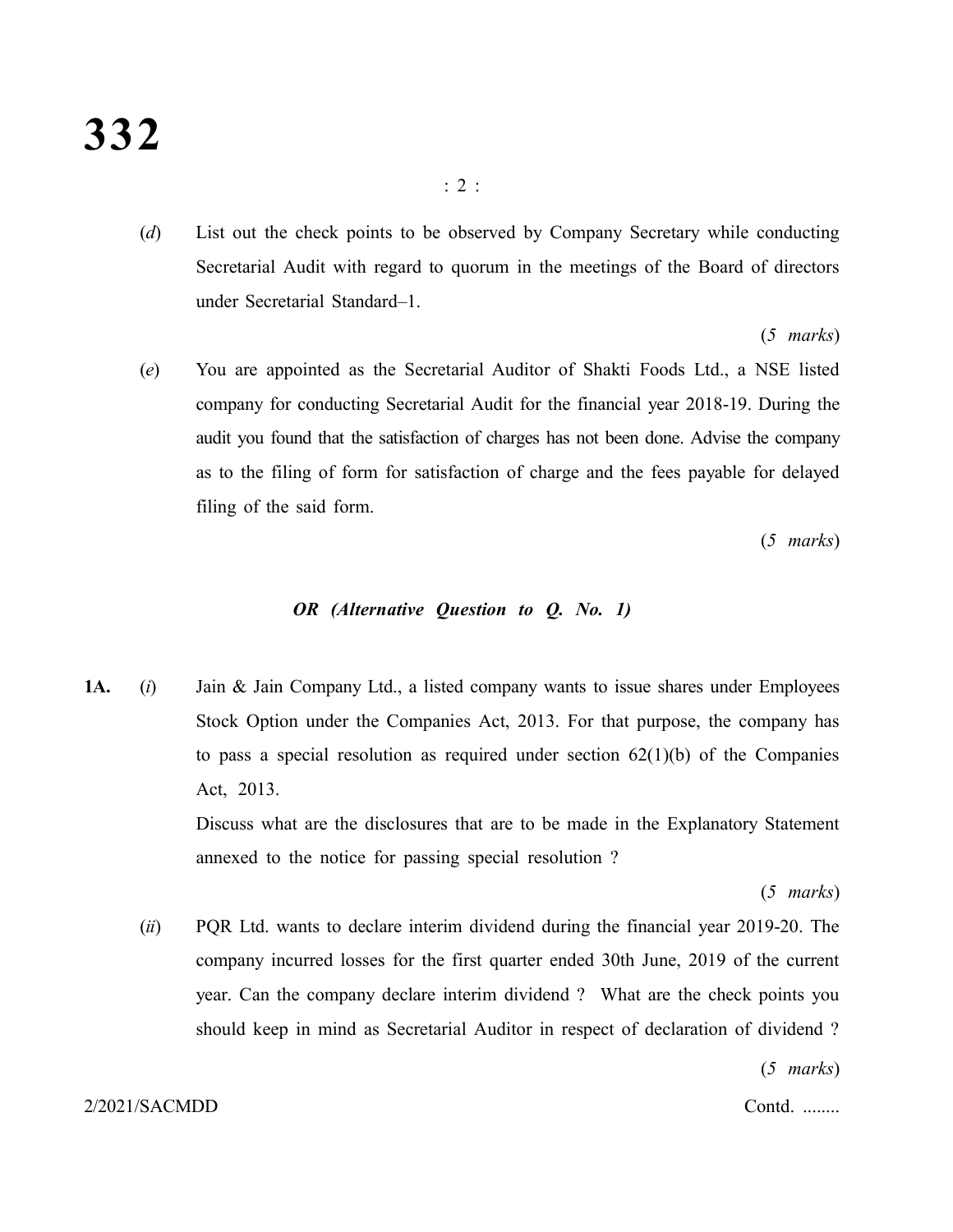- (*iii*) Comment on the following :
	- (1) A practicing Company Secretary can act as a Registered Valuer under the provisions of the Companies Act, 2013 and other applicable laws for the time being in force.

(*3 marks*)

(2) Limits prescribed by ICSI for the issue of Secretarial Audit Report.

(*1 mark*)

(3) The Secretarial Auditor is a tenure based appointment.

(*1 mark*)

(*iv*) The Companies (Restriction of Number of Layers) Rules, 2017 imposes restrictions on number of layers for certain classes of holding companies. Which are the companies exempted from such restrictions ?

(*5 marks*)

(*v*) Pika Industries Ltd. appointed you as Company Secretary. The company is engaged in the activities covered under FDI. You are requested to list out the prohibited activities/ sector(s) as provided under FDI Policy. Which type of instruments can be issued to a person resident outside India ?

(*5 marks*)

## **PART — B**

# *Attempt all parts of either Q. No. 2 or Q. No. 2A*

**2.** (*a*) You are a Company Secretary in XYZ Ltd. and also the Corporate Compliance officer of the said company. The Chairman of the company directed you to prepare a report on the compliance activities under compliance management. What are the activities to be included in the report ?

(*5 marks*)

#### 2/2021/SACMDD P.T.O.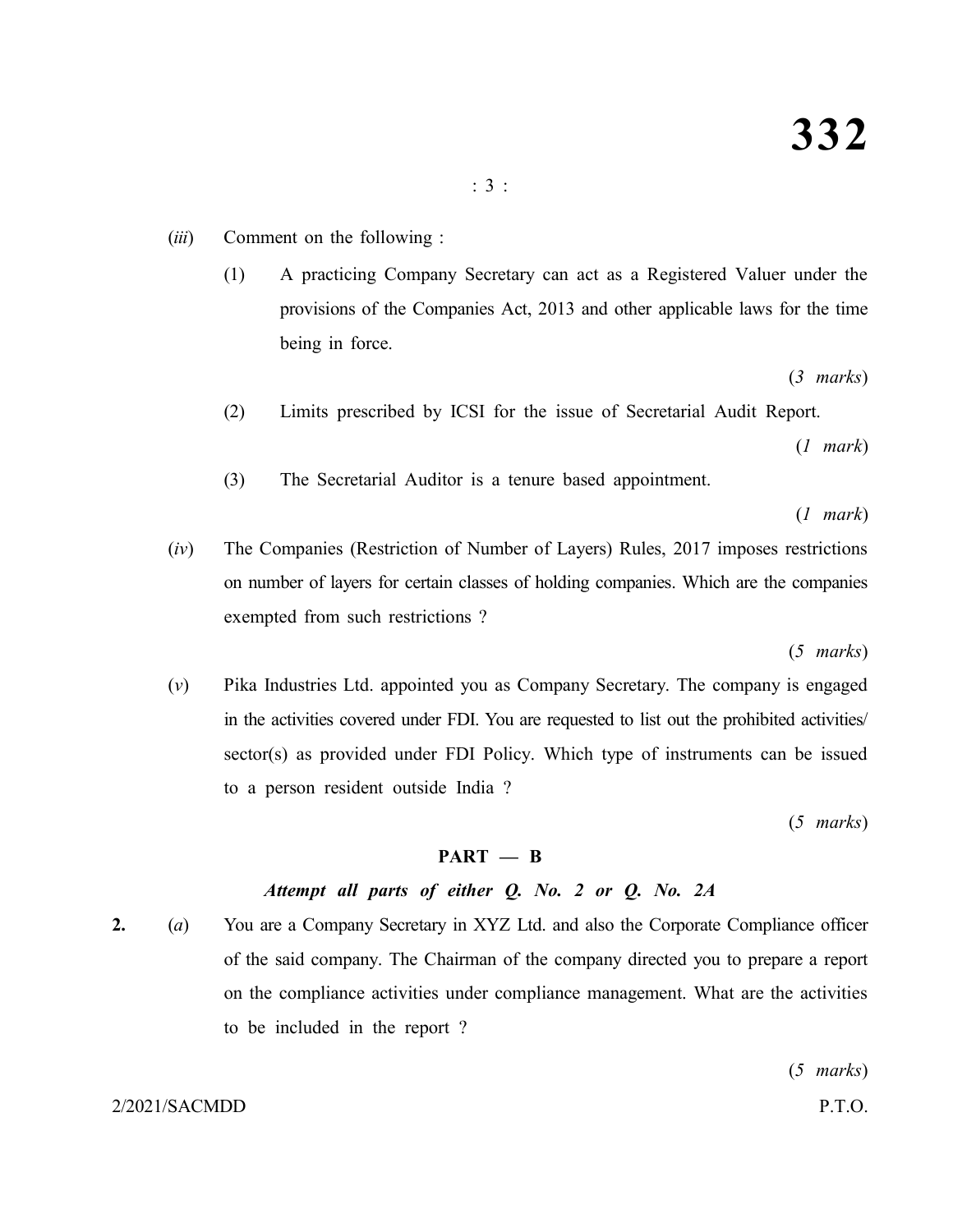- (*b*) Industries are required to be located, striking a balance between economic and environmental considerations. What are the factors that must be recognized in such a selected site under the environmental guidelines issued by Ministry of Environment ? (*5 marks*)
- (*c*) GHI Ltd. wants to acquire RST Ltd., the target company. Prepare a check list to undertake a preliminary study on the target company before taking over.

(*5 marks*)

# *OR (Alternate Question to Q. No. 2)*

- **2A.** (*i*) As a Company Secretary, what are the corporate governance process to be kept in mind with respect to related party transactions under the Securities and Exchange Board of India (Listing Obligation and Disclosure Requirement) Regulations, 2015 ? (*5 marks*)
	- (*ii*) MNR International Ltd. wants to raise funds through issue of Foreign Currency Convertible Bonds (FCCBs) through automatic route. As a Compliance Officer of the company answer the following :
		- (*a*) Ceiling for issue of FCCB in any one financial year.
		- (*b*) The maturity period of FCCB.
		- (*c*) Allowable limit of expenses for the issue of FCCB.
		- (*d*) Usage of FCCB proceeds.
		- (*e*) Furnishing of report to Reserve Bank of India on completion of the issue.

(*1×5=5 marks*)

2/2021/SACMDD Contd. ........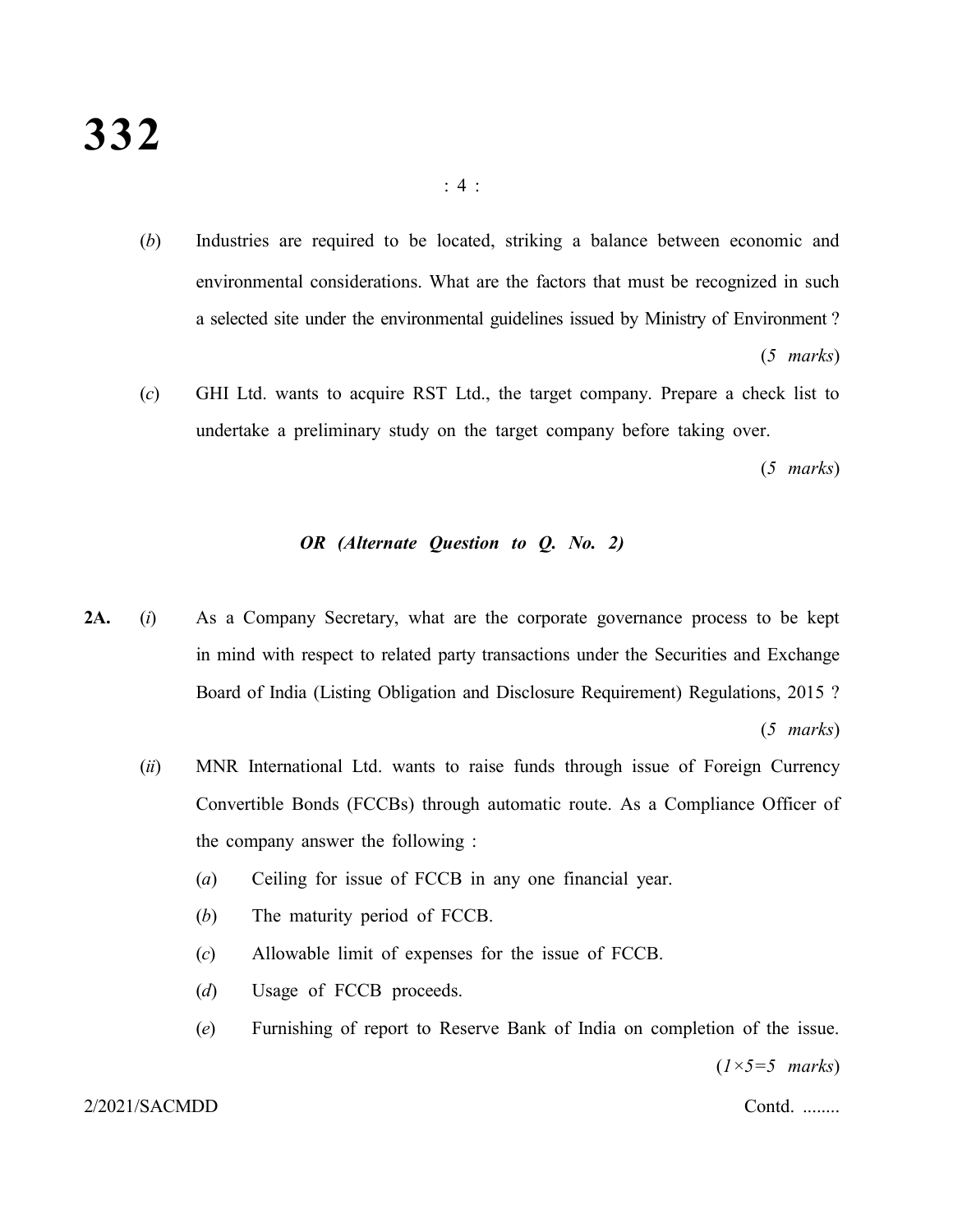(*iii*) What are Anti-competitive agreements ? What are the various types of Anti-competitive agreements ?

# (*5 marks*)

**3.** (*a*) Pace Power Corporation Ltd. proposed to be amalgamated with Universal Power Ltd., for which a scheme of amalgamation is to be prepared. Detail out the points which should be covered in the Scheme of amalgamation.

(*8 marks*)

(*b*) What are the possible legal hurdles in carrying out a legal due diligence of the target company and what are the actions to be taken to break the said hurdles in due diligence ?

(*7 marks*)

- **4.** (*a*) The All-India Financial Institution while granting term loans to companies insist on certain formalities to be completed by a company availing such loan. These include furnishing of certificates by the Company Secretaries in practice. What are the certificates and their contents ?
	- (*b*) As a practicing Company Secretary briefly describe the procedure for conducting the meeting of creditors of the transferor and transferee companies in a merger.
	- (*c*) Define 'SME Exchange'. What are the exemptions available for securities listed at SME Exchange ?

(*5 marks each*)

## 2/2021/SACMDD P.T.O.